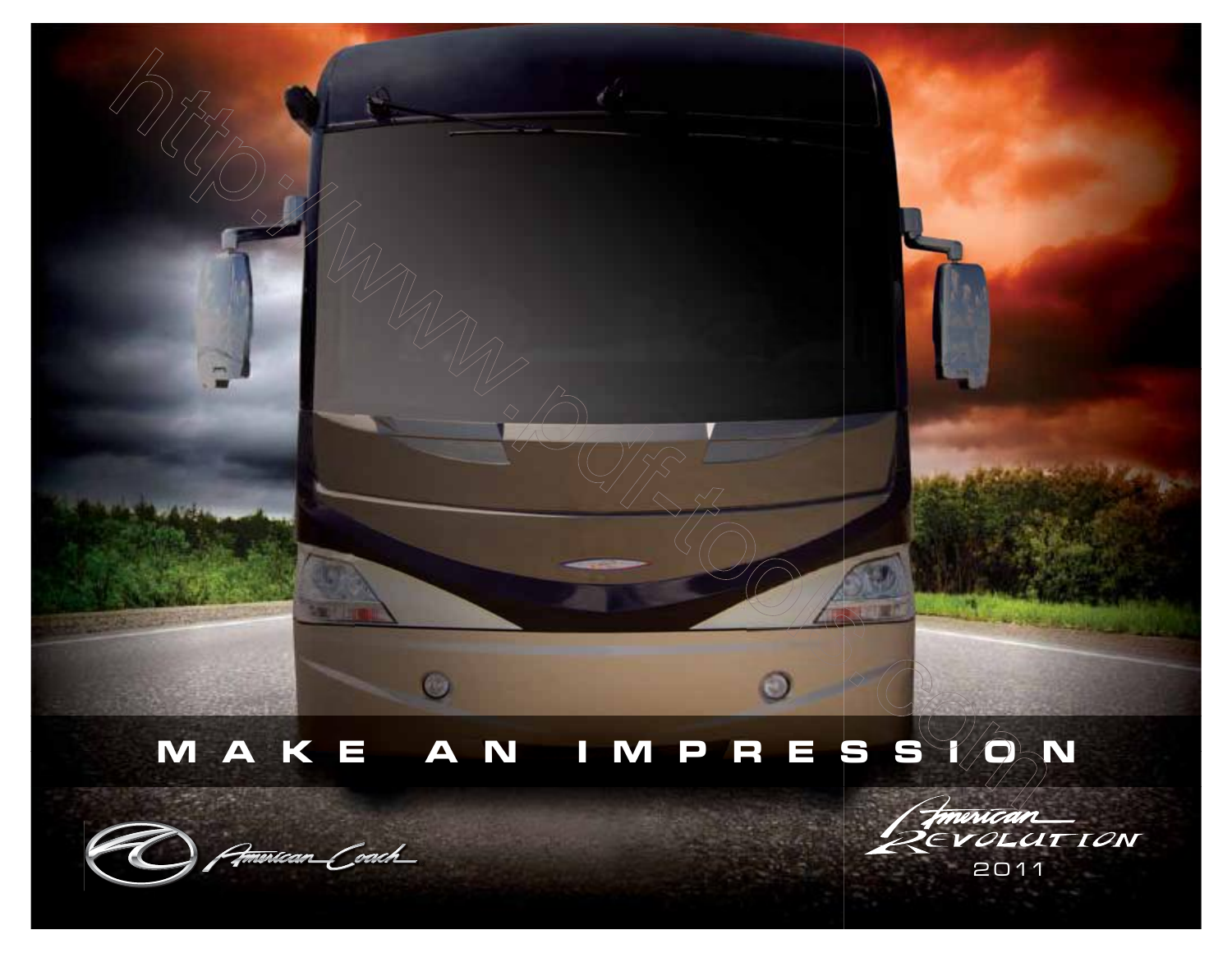

# SET NEW LIMITS.

The American Revolution is so much more than a wildly luxurious coach. It's a bold sign of success, independence and innovative style. There's simply no other coach that can match its knock-out good looks, masterful technology and tactile opulence.



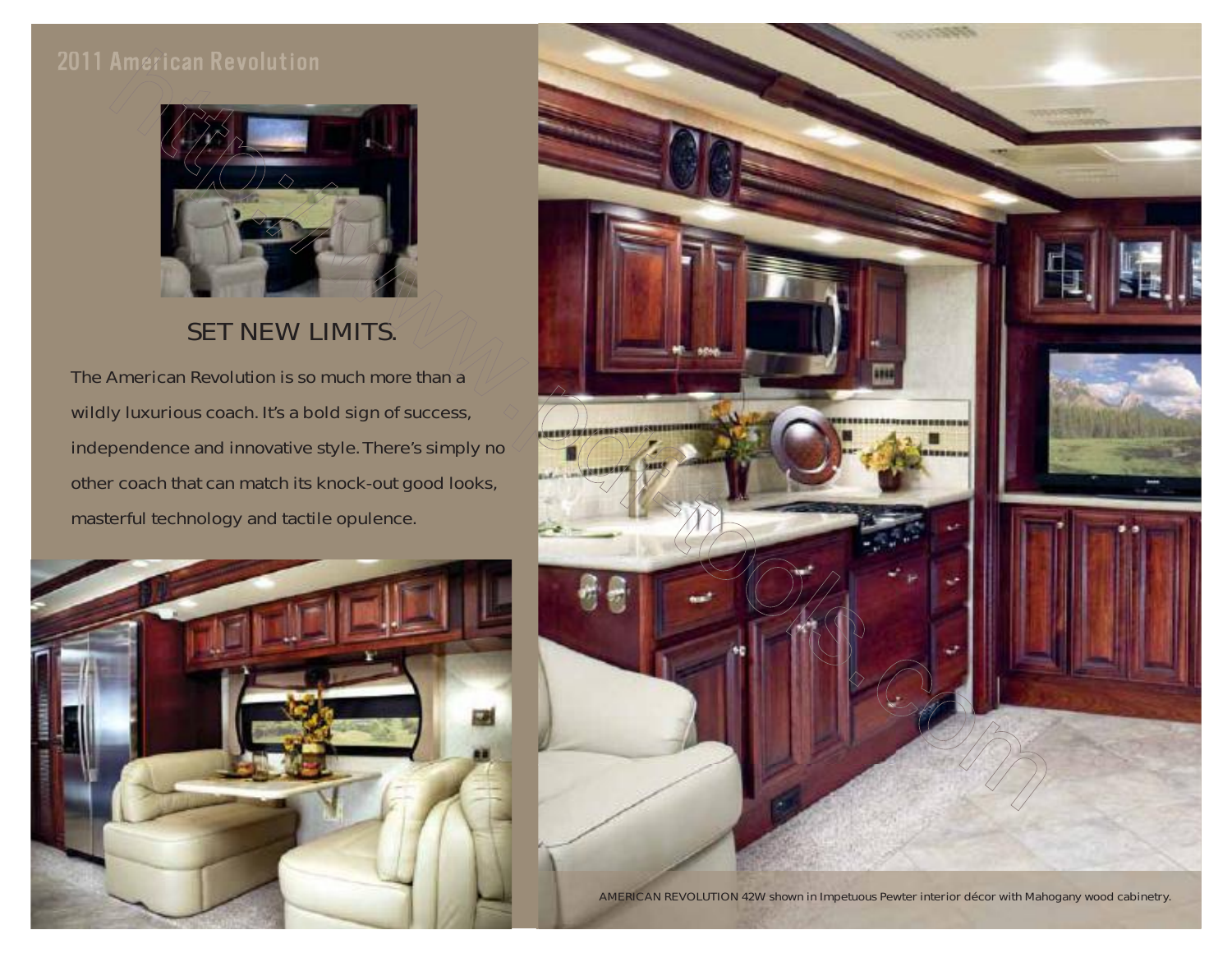







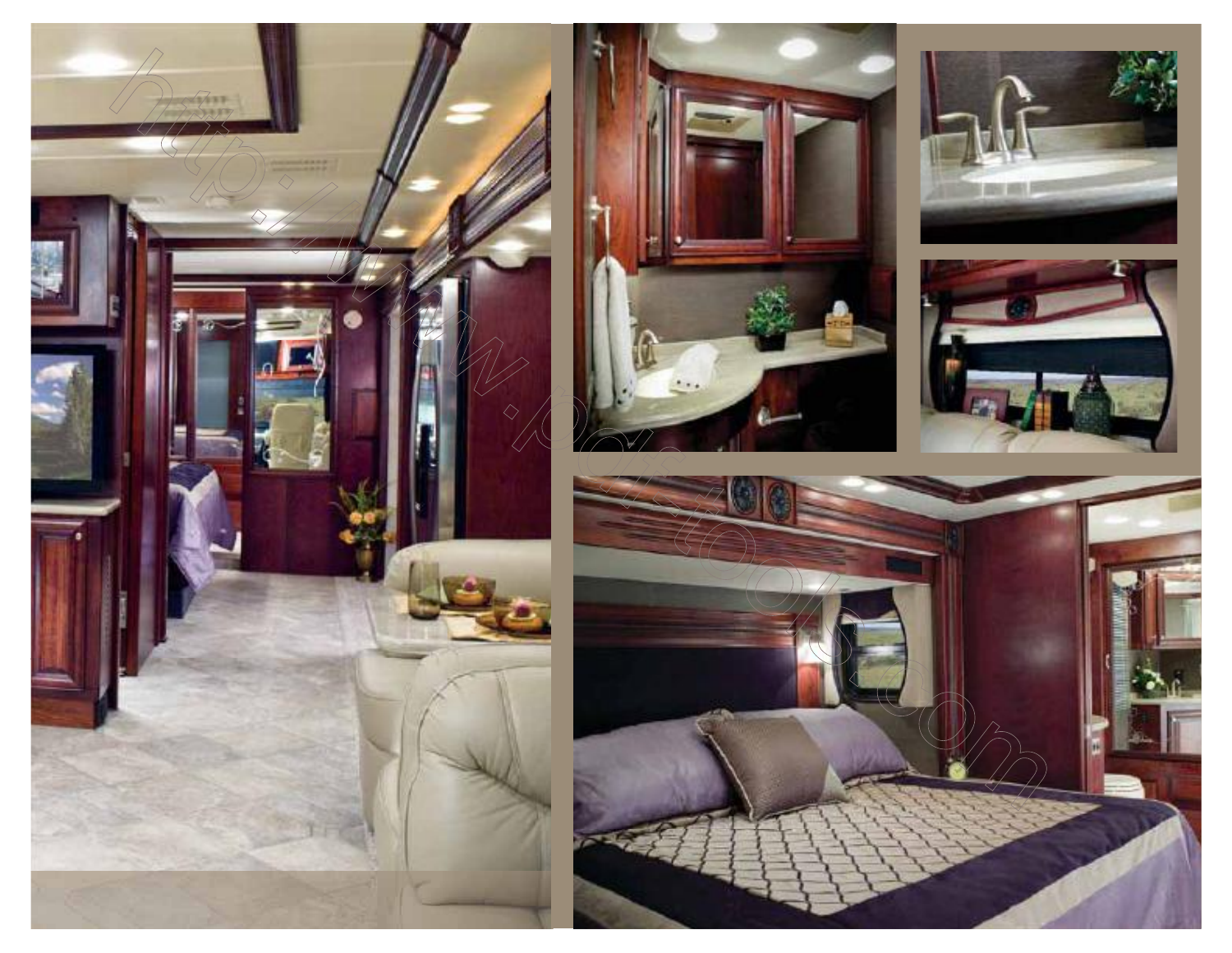

# Granite Pearl



Gold Starfire





Silver Merlot



White Shadow



†Interior décors and/or woods may be subject to change. Printed fabric samples above are representations of actual fabrics and may be limited due to standard printing technology.

# Interior Décor

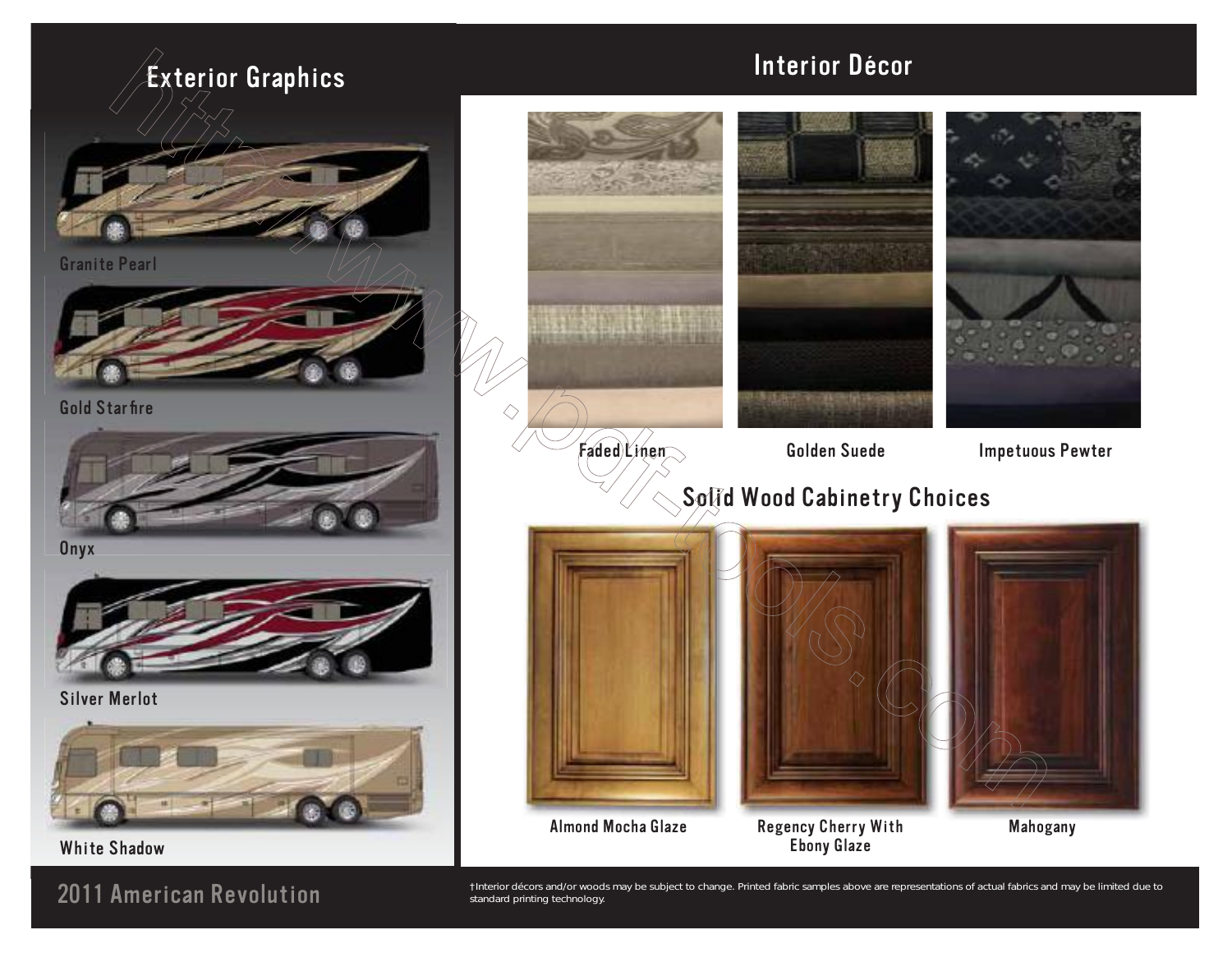

### **STANDARD FEATURES**

### **INTERIOR THROUGHOUT**

- Automatic Generator Start System
- $\cdot$  84" Interior Ceiling Height
- Complete TuffPEX Plumbing System)
- Manual Double Roller Blinds
- Deluxe Roller Bearing, Full Extension Drawer Guides & Transit-Ship Locks
- $\cdot$  (3) Roof Mounted A/C High Efficiency w/Front Solar Panel and Quiet Design Ducting
- Residential Carpeting
- Hardwood Cabinet Doors/Drawers
- Padded Vinyl Ceiling
- Power Vent w/Rain Sensors (All Vents, Galley, Bath & Shower Area)
- Raised Panel Cabinet Doors
- Solid Wood Drawers
- Centralized Control Panel Display at Entry
- Tank Level Monitor (Interior Only)
- Central Vacuum System w/Accessory Kit
- Stacked Washer & Dryer

### **DRIVER CONVENIENCE**

- Dual Monitors; Dash Stereo AM, Fm, Single CD, MP3, Camera Monitor w/One Way Audio
- Integrated GPS Navigation System
- Rear Vision System w/One-Way Audio (Camera & Monitor)
- Side View Cameras
- Denso Climate Control System
- (2) Auxiliary 12V Dash Receptacles
- Adjustable Brake & Throttle Pedals
- Auxiliary Fog Lights
- Auxiliary Driving Lights
- Auxiliary Start Switch
- Battery Disconnect System
- CB Radio Ready
- Driver/Front Passenger Map Lights
- Villa® Ultraleather™ Driver Seat w/Manual Lumbar/6 Way Power/Heat/Adjustable Armrest (Integrated Lap & Shoulder Belts)
- Villa® Ultraleather™ Passenger Seat w/6 Way Power/Electric Footrest (Integrated Lap & Shoulder Belts)
- I.C.C. Light Switch
- Electric Step Well Cover w/Lighted Step Well
- Soft Touch Smart Wheel
- Tilt & Telescoping Steering Wheel w/Adjustable Dash Gauge Package

### **GALLEY**

- Base Cabinet Storage for the Range & Galley Sink Covers
- Ceramic & Decorative Glass Tile Backsplashes
- GE® Convection Microwave Oven w/Built-in Range Hood
- Polished Corian Solid Surface Dinette Table, 2
- Standard Features & Options
- Free-Standing Chairs & 2 Folding Chairs • Large 70/30 Split Solid Surface Sink • Recessed Sealed Burners Cook Top • Polished Corian Solid Surface Galley Counter Top • Polished Corian Solid Surface Range & Sink  $\sqrt{s}$ ony® $\beta$ 2" LCD HDTV in Front Overhead • Sony® 40" LCD HCTV in MidShip • (8) 6 Volt House / Maintenance Free AGM **Batteries** • Rear Rock Guard w/Logo • 50 Amp Service Corners
- Sony® Blu Ray DVD Home Theater System w/5.1
- Dolby<sup>®</sup> Surround Sound Speakers • Villa® Ultraleather™ Love Seat

• Faucet w/Pull-Out Sprayer

• Residential Refrigerator

(Stainless Steel, 3 Burner)

- Villa® Ultraleather™ Sofa Sleeper w/Air Mattress
- **Coffered Ceilings**
- Dimmer Switched Halogen Lighting

### **BEDROOM**

Covers **LIVING ROOM**

◇

- Sony® Up Scaling DVD Player
- Sony® 32" LCD HDTV
- 60" X 80" Queen Bed Innerspring Mattress • Cedar Lined Wardrobe
- Manual Double Roller Blinds
- DSS 2nd Receiver Ready (Coax Cable)
- Polished Corian Solid Surface Nightstand &
- Base Cabinet Counter Tops
- Dimmer Switched Halogen Lighting

### **BATHROOM**

- Deluxe Medicine Cabinet
- Hand Held Shower Head
- Residential China Bowl Flush Toilet w/Hand Sprayer (Select Models)
- Polished Corian Solid Surface Lavy Top
- w/Porcelain Bowl & Residential Faucet
- Shower Door w/Obscure Glass
- Skylight in Shower
- Vacuum Flushed Toilet (Select Models/ Locations)

### **SAFETY/CONVENIENCE**

- Multiple Seatbelt Locations
- Carbon Monoxide Detector/Alarm
- Centralized Control Panel Display Center
- Energy Management System (EMS)
- Fire Extinguisher
- Propane Detector/Alarm
- Smoke Detector/Alarm

### **EXTERIOR THROUGHOUT**

- Large Pass Through Compartments
- 4 Point Automatic Levelers
- (2) 2000 Watt Pure Sine Wave Inverters w/ Remote
- KVH® R5 In-Motion Domed Digital Satellite Antenna

• Diamond Shield Clear Front Protective Mask• Electric Power Cord Reel• "Bus Style" Large One-Piece Windshield • Chrome "Bus Style" Heated Mirrors w/Remote Adjustment & Turn Signal Indicators • Domed One-Piece Fiberglass Roof w/Radius

• Vacu-bond® Insulated Storage Area

• 30" Front Entry Door w/Dead Bolt • Front & Rear Docking Lights • Illuminated Entry Assist Handle

• Ext Side Hinged Storage Doors • Lighted Luggage Compartments • Pass-Through Compartments

• Vented Combination Washer/Dryer

• Villa® Ultraleather™ Wrap Around Dinette

• Dometic® 14cf Side-by-Side Stainless Steel

• Electric Cook Top w/Dishwasher (all electric

(Electric Awning Included in Graphic Package)

w/Oven & Solid Surface Covers• Fisher & Paykel DishDrawer®

• Electric Cook Top (all electric option)

• Dual Control Queen Air Mattress • Dual Control King Air Mattress

• (5) Exterior Graphics Packages

• Power Luggage Door Locks

• First FullʿBáy (1)∕5́4" & (1))36" • First Full Bay (1) 90"

• Second Full Bay  $(1)$  54" &  $(1)$  36" • Second Full Bay (1) 90" • Waste Management Pump

• Sidewall Exterior Entertainment Center (32" Sony® LCD / Sony® AM/FM/DVD Radio)

• Villa® Ultraleather™ Sofa Sleeper w/Air Mattress - Passenger Side (Only w/ Dinette Ensemble on

• Recessed 3 Sealed Burner, Stainless Steel Range

**SAFETY/CONVENIENCE**

• Porch Light • Power Entry Step • Automotive Safety Glass • Daytime Running Lights

**STORAGE**

**OPTIONSINTERIOR**

Ensemble

W Model) **GALLEY**

Refrigerator

option)

**BEDROOM**

**EXTERIOR**

• Tray Packages:

• Washer/Dryer Ready **LIVING ROOM**

• Vacu-bond® Sidewall, Roof & Floor Construction

• (4) Turn Signal Lamps on Each Side of Coach

- Holding Tanks San-T-Flush™ System • Dual Pane Windows w/Screens
- Electric Patio Awning
- Electric Front Entry Door Awning
- Electronic Battery Control Center
- Energy Management System (50 Amp)
- Exterior Convenience Light at Dump Valves
- Fiberglass Front/Rear Caps w/High Mounted **Taillights**
- Large Windshield Washer Bottle w/Sprayer Nozzles
- Multi Point Water Pump Switching
- Onan® 8.0 KW Quiet Diesel Generator
- Power Generator Slide
- Sound Insulation Front & Rear
- Top Mounted Intermittent Wipers • Utility Light Front & Rear
- Variable Speed Water Pump

**AUTOMOTIVE**

Amps Each Battery)

w/7 Pin Electrical Hook-up† • 170 Amp Alternator

• Anti-Lock Brake System (ABS)

• Side Radiator Configuration

Cummins® Engine • Aluminum Wheels (6 ) • Mud Flaps (4) **BODY STRUCTURE**

Framing

- 
- Window Awnings (Bedroom & Front Roadside Windows<sup>y</sup>

• (2) 12V Chassis Batteries (1000 Cold Cranking

• 15,000 lb Weight Distributing Hitch Receiver

• Allison® 3000 MH, 6 Speed Automatic Tranš.

• Full Air Brakes w/Automatic Slack Adjusters • I-Beam Suspension w/Bilstein® Shocks

• Spartan® Modular Chassis w/450HP ISL

• Aluminum Interlocking Floor/Wall/Ceiling

• Heated Water & Holding Tank Compartments • Liberty Chassis (Fleetwood RV Exclusive) • Steel Surface on Front Bulkhead/Engine Frame

• Sloped Roof on Slide out Boxes • Surge Guard RV Power Protection • Waste Away Sewer Hose Manager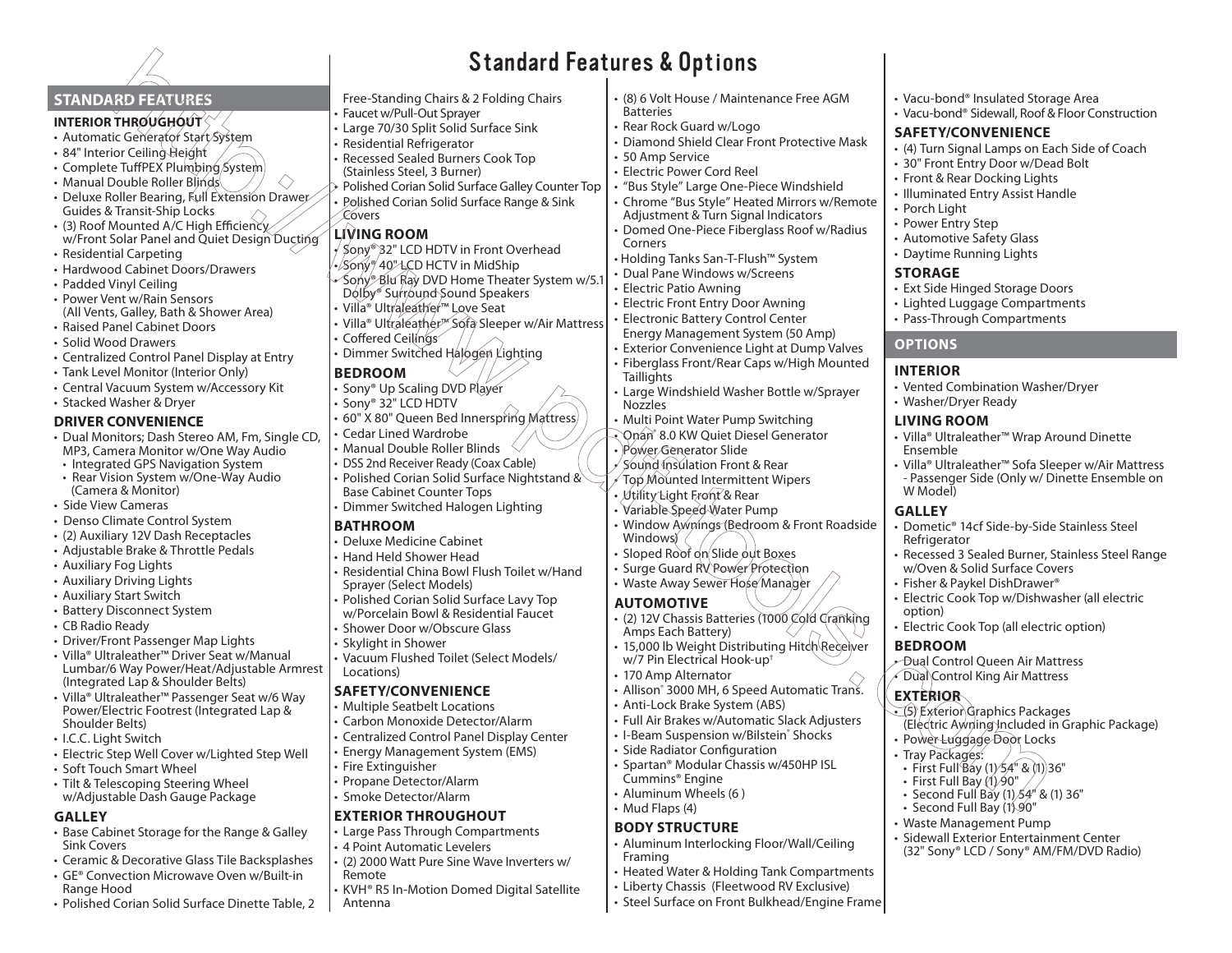

Options available: 107, 115, 125, 126, 127, 129, 205, 828, 855, 856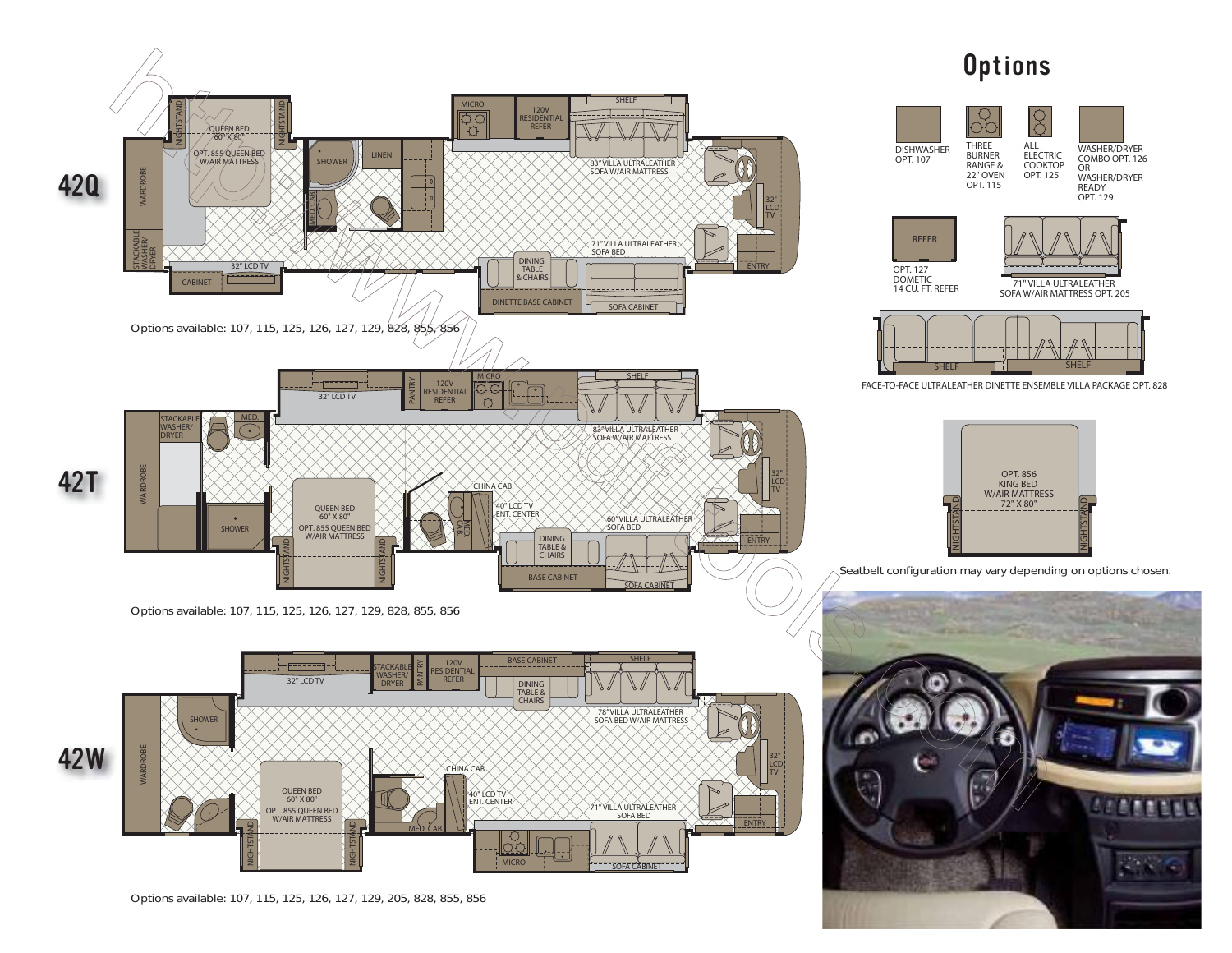# Weights & Measurements

| <b>DIMENSIONS &amp; CAPACITIES</b>             |                                   |            |            |
|------------------------------------------------|-----------------------------------|------------|------------|
| <b>MODELS</b>                                  | 42Q                               | 42T        | <b>42W</b> |
| Overall Length <sup>4</sup>                    | 42' 11.5"                         | 42' 11.5"  | 42' 11.5"  |
| Overall Height (with A/C)                      | 12' 11.75"                        | 12' 11.75" | 12' 11.75" |
| Overall Width (maximum) <sup>5, 6</sup>        | 101"                              | 101"       | 101"       |
| Interior Height (maximum)                      | 84"                               | 84"        | 84"        |
| Interior Width (maximum)                       | 96'                               | 96"        | 96"        |
| Fresh Water Holding Tank (gal)                 | 100                               | 100        | 100        |
| Grey Water Holding Tank (gal)                  | 60                                | 60         | 60         |
| Black Water Holding Tank (gal)                 | 40                                | 40         | 40         |
| Appliance Propane Tank (gal) (WC) <sup>7</sup> | 28.2                              | $-28.2$    | 28.2       |
| Model: Spartan <sup>®</sup>                    | Alternator: 170 Amp Leece Neville |            |            |

 $\frac{1}{2}$ 

**Engine**: 8.9L Cummins® ISL 450HP w/2 Stage Engine Brake **Torque**: 1250 lb-ft **Transmission**: Allison® 3000 MH 6-Speed **Front Tires**: Michelin® 305/70R 22.5H w/Electronic Shifter **Rear Tires:** Michelin® 295/80R 22.5H

### *SPARTAN CHASSIS* **MODELS 42Q 42T 42W** Engine Displacement (Liters) 8.9 8.9 8.9 8.9 8.9 Wheelbase (Inches) 302" 302" 302" GVWR (lbs)<sup>1</sup> 44,600 44,600 44,600 Front GAWR (lbs)<sup>2</sup> 14,600 14,600 14,600 14,600 Rear GAWR (lbs)<sup>2</sup> 20,000 20,000 20,000 20,000 20,000 20,000 20,000 Tag Axle (lbs)<sup>2</sup> 10,000 10,000 10,000 10,000 10,000 10,000 10,000 10,000 10,000 10,000 10,000 10,000 10,000 10,000 10,000 10,000 10,000 10,000 10,000 10,000 10,000 10,000 10,000 10,000 10,000 10,000 10,000 10,000 10,000 1 GCWR (lbs)<sup>3</sup> 59,600 59,600 59,600 59,600 59,600 59,600 59,600 59,600 59,600 59,600 59,600 59,600 59,600 59,600 Hitch Rating Weight (lbs)† 15,000 15,000 15,000 Tongue Weight (lbs)<sup>†</sup> 1,500 1,500 1,500 1,500 1,500 Fuel Capacity (gal) 150 150 150

### **Liquid Weight Reference:**

Water (gal) =  $(8.3 \text{ lbs}/3.8 \text{ kg})$  Fuel (gal) =  $(6.1 \text{ lbs}/2.8 \text{ kg})$  Propane (gal) =  $(4.2 \text{ lbs}/1.9 \text{ kg})$ **Metric Conversion:**

Multiply pounds x 0.453 to obtain kilograms. Multiply gallons x 3.785 to obtain liters. Multiply liters x 61 to obtain cubic inches.

 1. GVWR (Gross Vehicle Weight Rating) is the maximum permissible weight of this fully loaded motor home. The GVWR is equal to or greater than the sum of the (UVW) unloaded vehicle weight plus the (OCCC) occupant cargo carrying capacity\*.

- 2. GAWR (Gross Axle Weight Rating) is the maximum permissible loaded weight a specific axle is designed to carry.
- 3. GCWR (Gross Combined Weight Rating) is the value specified by the motor home manufacturer as the

maximum allowable loaded weight of this motor home with its towed vehicle. Towing and braking capacities may be different. Refer to Fleetwood and chassis manufacturer's manuals for complete information.

- 4. Length measured from front bumper to rear bumper (excludes accessories).
- 5. Excludes safety equipment and awnings.
- 6. Motor homes feature a body-width over 96" which will restrict your access to certain roads. Before purchasing, you should research any state and/or province road laws which may affect your usage.
- 7. Tank manufacturer's listed water capacity (WC). Actual propane capacity is 80% of water listing as required by the safety code.
- The chassis manufacturer recommends the installation of a supplemental brake control system to activate the brakes on the vehicle or trailer you are towing. Hitch receiver ratings expressed are maximum for the hitch receiver installed and may require the purchase of additional equipment that is dependent on the weight of the towed load. Consult with hitch receiver manufacturer for further information.

 $UVM\$  and OCCC are found on the label containing the federal certification  $\mathsf{taq}$  in each RV.